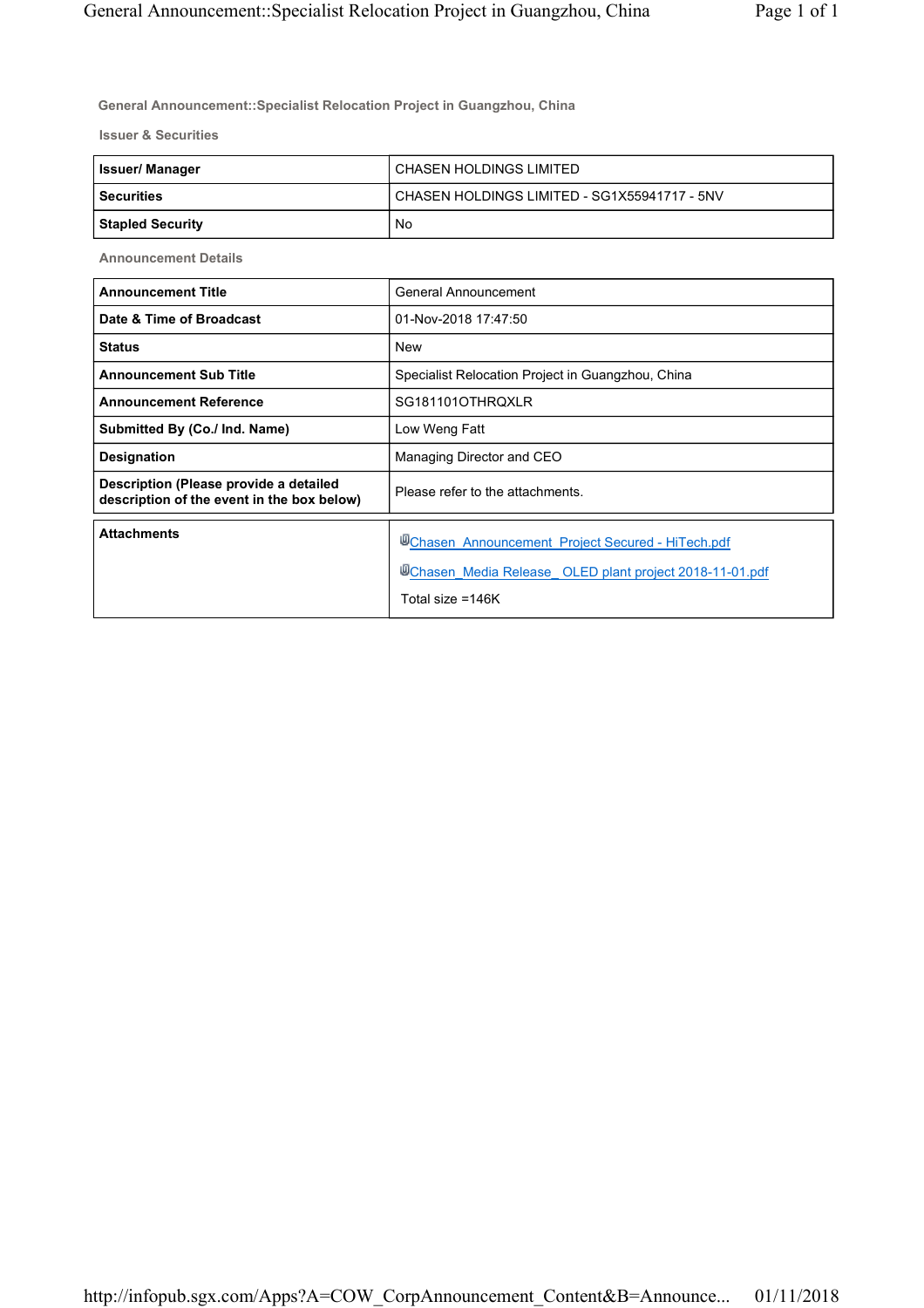## **CHASEN HOLDINGS LIMITED**

(Company Registration No. 199906814G) Incorporated in the Republic of Singapore

### **SPECIALIST RELOCATION PROJECT IN GUANGZHOU, CHINA**

The Board of Directors (the "**Board**") of Chasen Holdings Limited (the "**Company**" and together with its subsidiaries, the "**Group**") is pleased to announce that the Company's subsidiary in China, Chasen (Chuzhou) Hi-Tech Machinery Services Pte Ltd, has secured a contract to provide specialist relocation services for an organic light-emitting diode ("**OLED**") manufacturing plant.

| <b>RELOCATION BUSINESS SEGMENT</b>            |                                                                                                                                                    |  |
|-----------------------------------------------|----------------------------------------------------------------------------------------------------------------------------------------------------|--|
| <b>Location / Nature of</b><br><b>Project</b> | Move-in and warehouse management services for a 8.5 <sup>th</sup> Generation OLED<br>manufacturing plant in Guangzhou, People's Republic of China. |  |
| <b>Value of Project</b>                       | RMB50 million (approximately S\$9.9 million)                                                                                                       |  |
| <b>Duration</b>                               | October 2018 to April 2019                                                                                                                         |  |

The project was entered into in the ordinary course of business and will be funded through bank borrowings and internal financial resources. Barring unforeseen circumstances, the Board expects the project to have a positive impact on the Group's results for the financial year ending 31 March 2019.

None of the Directors or controlling shareholders or substantial shareholders of the Company has any interest, directly or indirectly, in the project.

By Order of the Board

Low Weng Fatt Managing Director and CEO 1 November 2018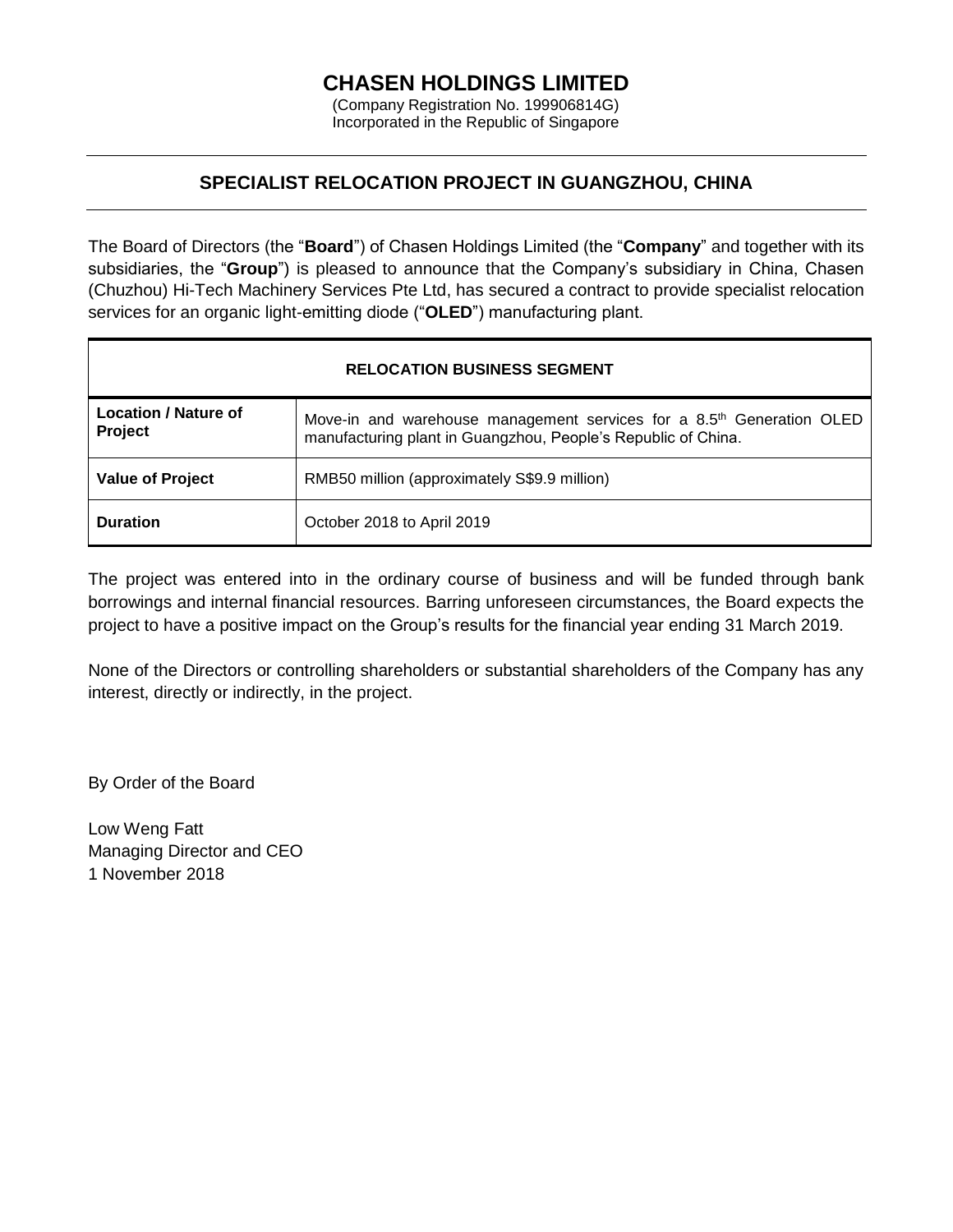

**Media Release** 

# **Chasen Holdings Bags S\$9.9M Contract for OLED Plant in China**

**Singapore, 1 November 2018** – Chasen Holdings Limited ("**Chasen**") has secured a contract worth RMB50 million (approximately S\$9.9 million) to provide move-in and warehouse management services for a cutting-edge organic light-emitting diode ("**OLED**") display panel manufacturing plant in China's Guangdong province.

The Generation-8.5 OLED plant, owned by an Asian MNC, is the first and most advanced of its kind in China. Chasen's wholly-owned subsidiary, Chasen (Chuzhou) Hi-Tech Machinery Services Pte Ltd, will offer the services over a period of seven months from October 2018 to April 2019.

The project will have a positive impact on Chasen's results for its current financial year ending 31 March 2019, according to Mr Low Weng Fatt, its Managing Director and CEO.

"OLED is fast becoming the mainstream display technology for high-end TVs and smartphones. OLED production is capital-intensive and manufacturers require sophisticated equipment and machinery which have to be handled with the best of care. They will only work with service providers that they can fully count on to ensure their equipment and production lines are in good hands. We are therefore extremely pleased to be chosen to help fit out this new OLED plant in Guangdong," said Mr Low.

- End -

#### **Media & Investor Contact Information**

WeR1 Consultants Pte Ltd Tel: (65) 6737 4844 Frankie Ho – [frankieho@wer1.net](mailto:frankieho@wer1.net) Jordan Teo – [jordanteo@wer1.net](mailto:jordanteo@wer1.net)

### **About Chasen Holdings Limited** (Bloomberg: CHLD:SP; Reuters: CHHL.SI)

Chasen Holdings Limited is a SGX Mainboard-listed investment holding company with subsidiaries in Specialist Relocation solutions, Technical & Engineering services and Third-Party Logistics, including facilities for the packing and warehousing of sophisticated machinery and equipment for manufacturing industries in the region.

Headquartered in Singapore with operations in Malaysia, Vietnam, the People's Republic of China and the U.S., Chasen serves global customers in industries such as wafer fabrication, TFT LCD production, chip testing and assembly, solar panel assembly, consumer electronics, telecommunications, ordnance, cultural relics, facilities maintenance, water treatment, marine and construction.